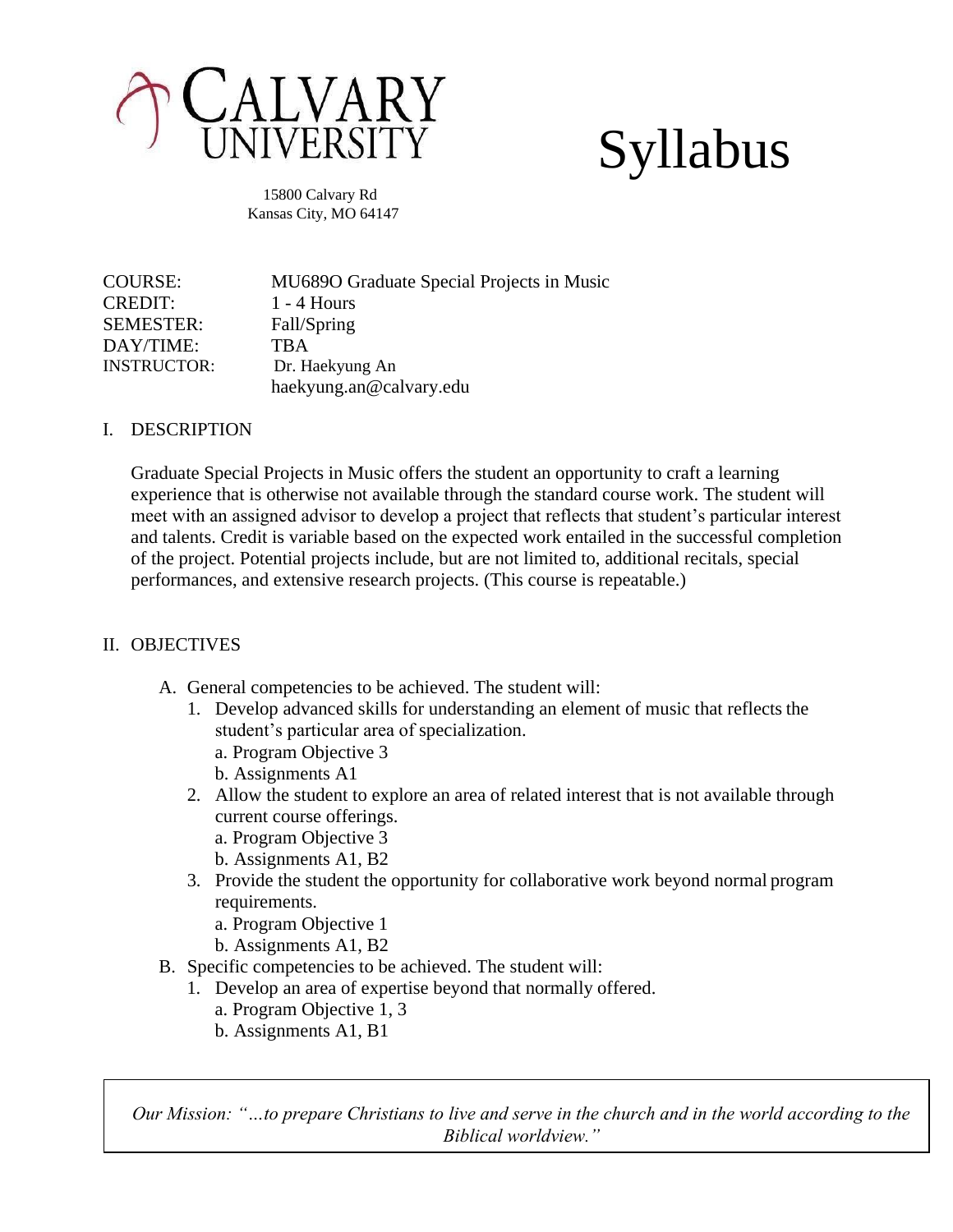- 2. Work collaborate with others in artistically challenging ways. a. Program Objective 1, 3
	- b. Assignments A1
- 3. Provide a clear direction of study reflecting a student's unique talents, skills and interests.
	- a. Program Objective 1, 3
	- b. Assignments A1, B1, B2

## III. REQUIREMENTS

- A. The student will have an initial meeting with a professor to design a plan of study that must be completed during the semester that the student registers for Special Projects.
- B. The supervising professor will assess the amount of work that the student is expected to complete and assign appropriate credit hours accordingly.
- B. The student and supervising professor will present the course plan to the Music Department chair for approval.
- C. The supervising professor will present the information to the Registrar's Office forthe appropriate credit.

## IV. METHODS

To be determined by consultation with the supervising professor.

### V. MATERIALS

To be determined by consultation with the supervising professor.

### VI. GRADING

The supervising professor will assess the quality, timeliness and completeness of the plan of study originally determined at the onset of the course, and assign an appropriate grade.

### VI. Other Important Information

Excessive absences will result in grade reduction or failure for the course.

**Assignments** are due at class time or on the date assigned. Papers and reading assignments must be completed on time. **Work not completed on time will be graded down accordingly**. A research paper turned in more than one week late will receive no credit. Illness is the only acceptable exception.

The Bible is a required textbook in every course at Calvary University. To facilitate academic level study, students are required to use for assignments and research an English translation or version of the Bible based on formal equivalence (*meaning that the translation is generally word-for-word from the original languages*), including any of the following: New American